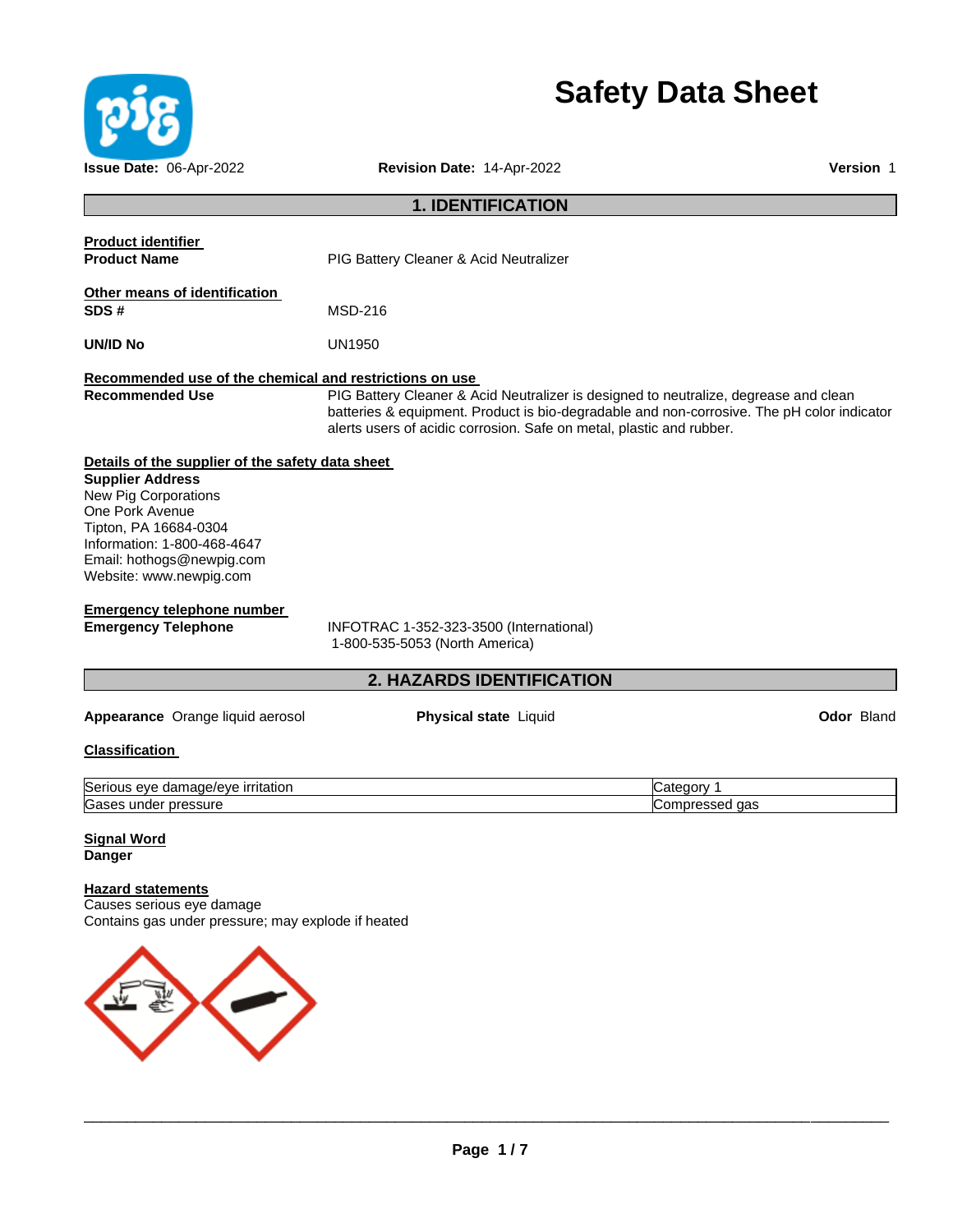#### **Precautionary Statements - Prevention**

Wear protective gloves/protective clothing/eye protection/face protection

# **Precautionary Statements - Response**

IF IN EYES: Rinse cautiously with water for several minutes. Remove contact lenses, if present and easy to do. Continue rinsing Immediately call a poison center or doctor/physician

\_\_\_\_\_\_\_\_\_\_\_\_\_\_\_\_\_\_\_\_\_\_\_\_\_\_\_\_\_\_\_\_\_\_\_\_\_\_\_\_\_\_\_\_\_\_\_\_\_\_\_\_\_\_\_\_\_\_\_\_\_\_\_\_\_\_\_\_\_\_\_\_\_\_\_\_\_\_\_\_\_\_\_\_\_\_\_\_\_\_\_\_\_

# **Precautionary Statements - Storage**

Protect from sunlight. Store in a well-ventilated place

# **3. COMPOSITION/INFORMATION ON INGREDIENTS**

| <b>Chemical name</b>     | <b>CAS No</b> | <b>Weight-%</b> |
|--------------------------|---------------|-----------------|
| Water                    | 7732-18-5     | 94              |
| Proprietary Cleaning Aid | Proprietary   | ם-ו             |
| Acid blue 9              | 3844-45-9     | -5              |

\*\*If Chemical Name/CAS No is "proprietary" and/or Weight-% is listed as a range, the specific chemical identity and/or percentage of composition has been withheld as a trade secret.\*\*

# **4. FIRST AID MEASURES**

# **Description of first aid measures**

| <b>Eye Contact</b>  | Flush with plenty of water, lifting eyelids to insure complete removal. If irritation persists,<br>contact a physician. |
|---------------------|-------------------------------------------------------------------------------------------------------------------------|
| <b>Skin Contact</b> | Wash with soap and water. If irritation persists, contact a physician.                                                  |
| <b>Inhalation</b>   | Not normally required. Move to fresh air. If symptoms persist, get medical attention.                                   |
| Ingestion           | Not normally required. Contact a physician if ingested.                                                                 |
|                     | Most important symptoms and effects, both acute and delayed                                                             |
| <b>Symptoms</b>     | Causes serious eye damage.                                                                                              |

#### **Indication of any immediate medical attention and special treatment needed**

**Notes to Physician Treat symptomatically.** 

# **5. FIRE-FIGHTING MEASURES**

#### **Suitable Extinguishing Media**

Unused form: Water spray, dry chemical or carbon dioxide. Used form: that which is compatible to liquid(s) absorbed.

**Unsuitable Extinguishing Media** Not determined.

# **Specific Hazards Arising from the Chemical**

Extreme heat may cause pressure to build up inside drum. Refer to absorbed liquid(s) SDS(s). The PIG Battery Cleaner & Acid Neutralizer may help neutralize the acid making it less hazardous but not less flammable.

**Hazardous combustion products** Carbon monoxide and/or carbon dioxide.

#### **Protective equipment and precautions for firefighters**

As in any fire, wear self-contained breathing apparatus pressure-demand, MSHA/NIOSH (approved or equivalent) and full protective gear.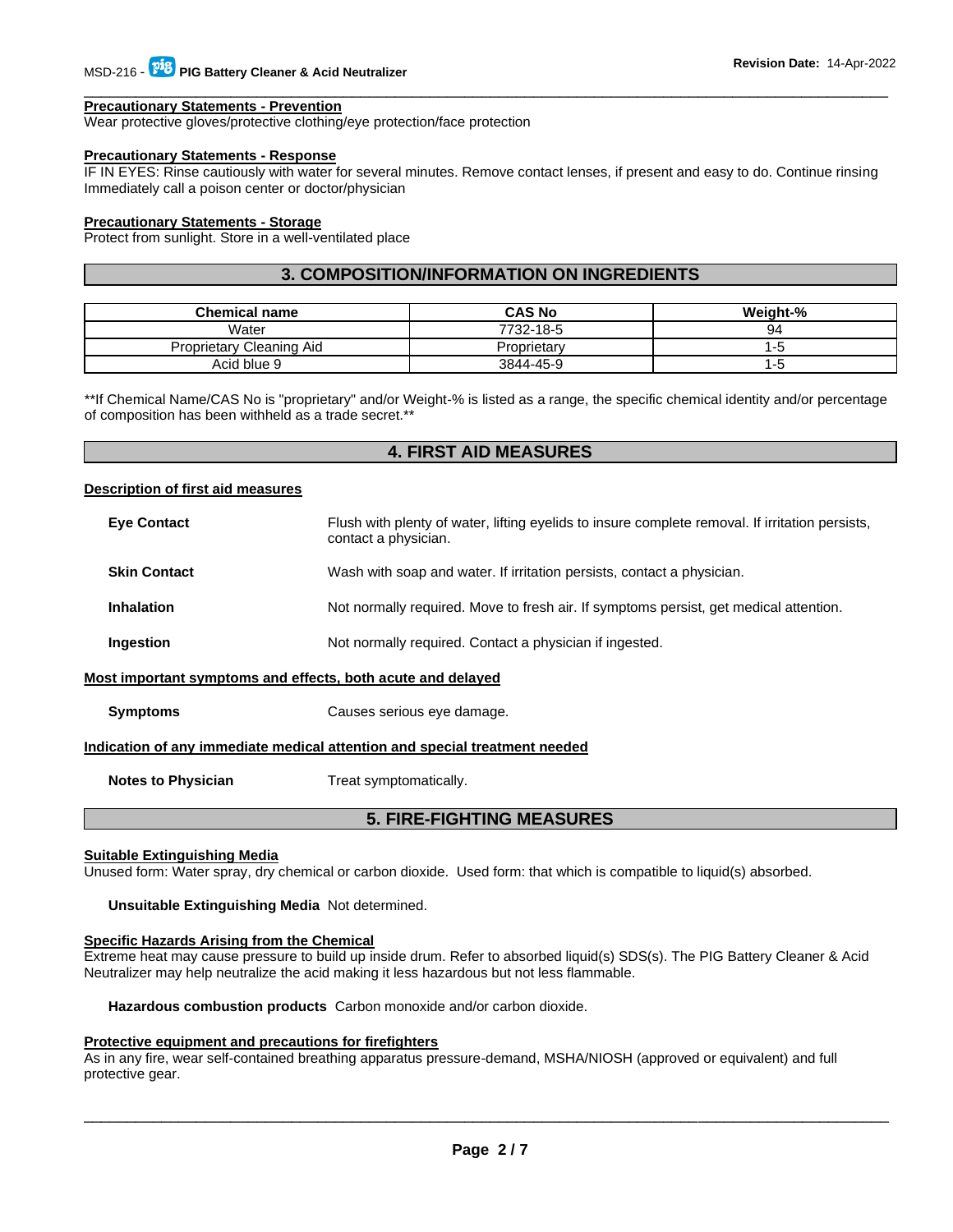# \_\_\_\_\_\_\_\_\_\_\_\_\_\_\_\_\_\_\_\_\_\_\_\_\_\_\_\_\_\_\_\_\_\_\_\_\_\_\_\_\_\_\_\_\_\_\_\_\_\_\_\_\_\_\_\_\_\_\_\_\_\_\_\_\_\_\_\_\_\_\_\_\_\_\_\_\_\_\_\_\_\_\_\_\_\_\_\_\_\_\_\_\_ **6. ACCIDENTAL RELEASE MEASURES Personal precautions, protective equipment and emergency procedures Personal Precautions Use personal protective equipment as required. Environmental precautions Environmental precautions** See Section 12 for additional Ecological Information. **Methods and material for containment and cleaning up Methods for Containment** Prevent further leakage or spillage if safe to do so. **Methods for Clean-Up** If material is unused, collect and recover for reuse. Wear protective equipment. Not a listed hazardous waste. **7. HANDLING AND STORAGE Precautions for safe handling Advice on Safe Handling** Avoid prolonged eye and skin contact. Do not swallow. Wash hands thoroughly after handling. Do not pierce or burn, even after use. **Conditions for safe storage, including any incompatibilities Storage Conditions** Store in a cool, dry, well-ventilated area away from direct sunlight. Prevent product from freezing. Keep away from heat sources. Keep out of reach of children. Keep container tightly sealed when not in use. Shelf Life: 3 years - as long as the product is kept in a sealed, clean, dry environment away from direct sunlight and/or excessive heat. **Packaging Materials Refer to absorbed liquid(s) SDS(s). Follow label directions carefully. Make sure all** containers are labeled properly. The container can be hazardous when empty. Follow label cautions even after the container is empty. Do not re -use empty containers for food, clothing or products for human or animal consumption, or where skin contact can occur. **Incompatible Materials Strong oxidants. 8. EXPOSURE CONTROLS/PERSONAL PROTECTION Exposure Guidelines** This product, as supplied, does not contain any hazardous materials with occupational exposure limits established by the region specific regulatory bodies **Appropriate engineering controls Engineering Controls Good general ventilation. Individual protection measures, such as personal protective equipment Eye/Face Protection** Safety goggles or glasses with side shields. **Skin and Body Protection <b>IMPER** Impervious gloves. Wear appropriate protective clothing to minimize skin contact. **Respiratory Protection Not required for normal use. General Hygiene Considerations** Handle in accordance with good industrial hygiene and safety practice.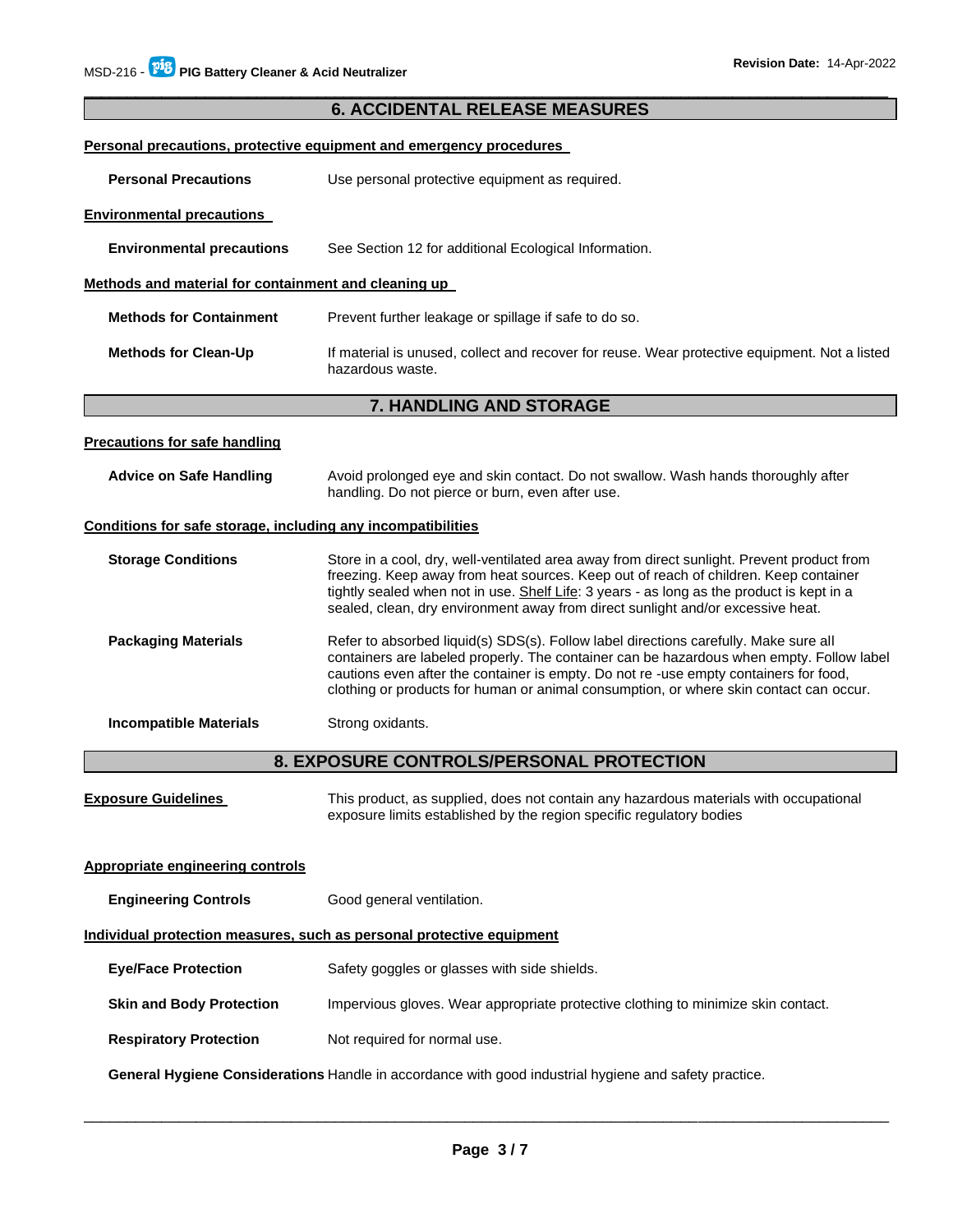# \_\_\_\_\_\_\_\_\_\_\_\_\_\_\_\_\_\_\_\_\_\_\_\_\_\_\_\_\_\_\_\_\_\_\_\_\_\_\_\_\_\_\_\_\_\_\_\_\_\_\_\_\_\_\_\_\_\_\_\_\_\_\_\_\_\_\_\_\_\_\_\_\_\_\_\_\_\_\_\_\_\_\_\_\_\_\_\_\_\_\_\_\_ **9. PHYSICAL AND CHEMICAL PROPERTIES**

# **Information on basic physical and chemical properties**

| <b>Physical state</b>            | Liquid                |                       |                |
|----------------------------------|-----------------------|-----------------------|----------------|
| Appearance                       | Orange liquid aerosol | Odor                  | Bland          |
| Color                            | Orange                | <b>Odor Threshold</b> | Not determined |
|                                  |                       |                       |                |
| <b>Property</b>                  | Values                | Remarks • Method      |                |
| рH                               | 9                     |                       |                |
| Melting point / freezing point   | 0 °C / 32 °F          |                       |                |
| Boiling point / boiling range    | 100 °C / 212 °F       |                       |                |
| <b>Flash point</b>               | Not determined        |                       |                |
| <b>Evaporation Rate</b>          | Not determined        |                       |                |
| <b>Flammability (Solid, Gas)</b> | Not determined        |                       |                |
| <b>Flammability Limit in Air</b> |                       |                       |                |
| Upper flammability or explosive  | Not determined        |                       |                |
| limits                           |                       |                       |                |
| Lower flammability or explosive  | Not determined        |                       |                |
| limits                           |                       |                       |                |
| <b>Vapor Pressure</b>            | Not determined        |                       |                |
| <b>Vapor Density</b>             | Not determined        |                       |                |
| <b>Relative Density</b>          | 1.079                 |                       |                |
| <b>Water Solubility</b>          | Not determined        |                       |                |
| Solubility in other solvents     | Not determined        |                       |                |
| <b>Partition Coefficient</b>     | Not determined        |                       |                |
| <b>Autoignition temperature</b>  | Not determined        |                       |                |
| <b>Decomposition temperature</b> | Not determined        |                       |                |
| <b>Kinematic viscosity</b>       | Not determined        |                       |                |
| <b>Dynamic Viscosity</b>         | Not determined        |                       |                |
| <b>Explosive Properties</b>      | May explode if heated |                       |                |
| <b>Oxidizing Properties</b>      | Not determined        |                       |                |

# **10. STABILITY AND REACTIVITY**

# **Reactivity**

Reacts with sodium hypochlorite or calcium hypochlorite.

# **Chemical stability**

Stable under recommended storage conditions.

# **Possibility of hazardous reactions**

None under normal processing.

**Hazardous Polymerization** Will not occur.

# **Conditions to Avoid**

Excessive heat or flame, or surfaces in excess of 212°F (100°C).

# **Incompatible materials**

Strong oxidants.

# **Hazardous decomposition products**

None known based on information supplied.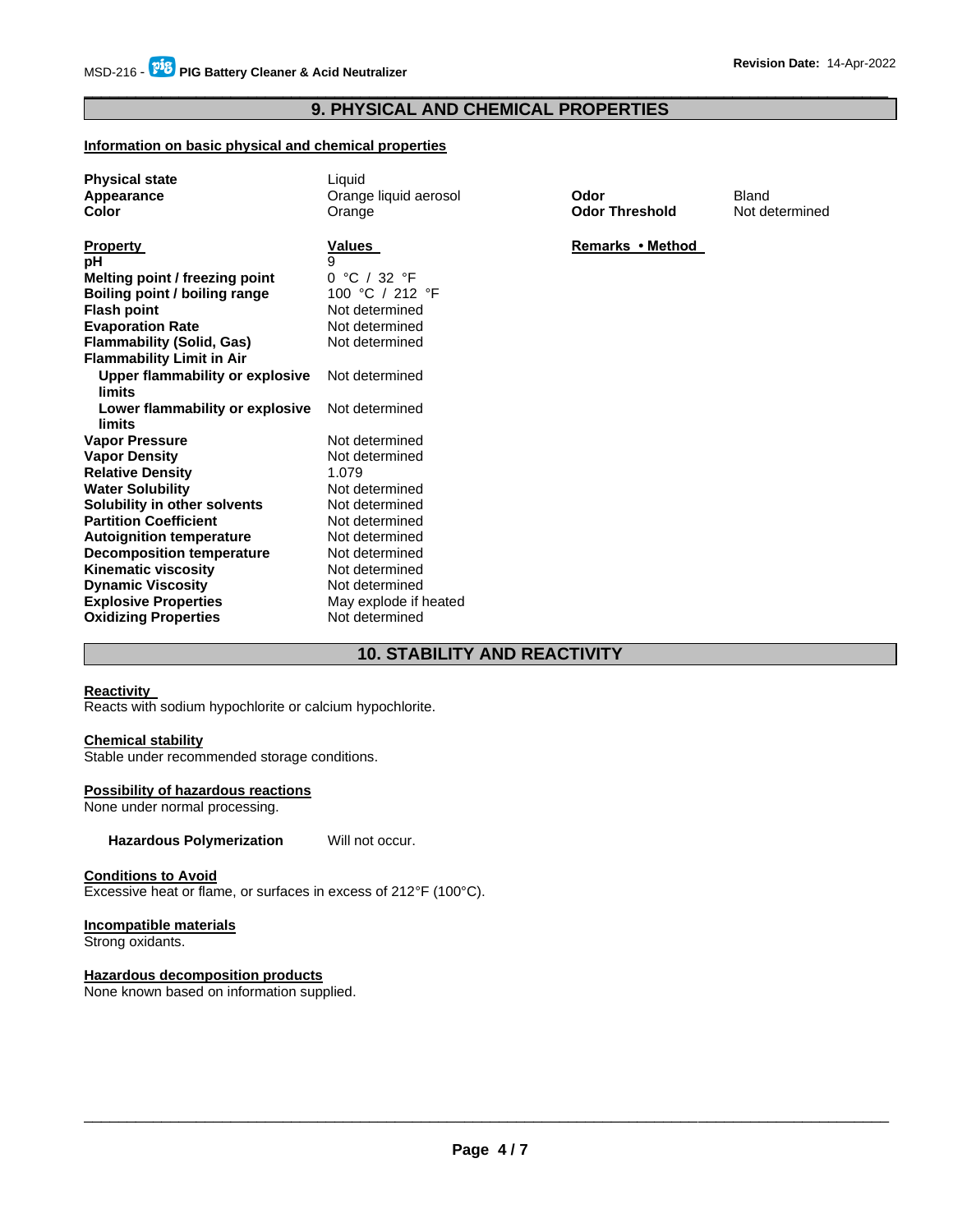# \_\_\_\_\_\_\_\_\_\_\_\_\_\_\_\_\_\_\_\_\_\_\_\_\_\_\_\_\_\_\_\_\_\_\_\_\_\_\_\_\_\_\_\_\_\_\_\_\_\_\_\_\_\_\_\_\_\_\_\_\_\_\_\_\_\_\_\_\_\_\_\_\_\_\_\_\_\_\_\_\_\_\_\_\_\_\_\_\_\_\_\_\_ **11. TOXICOLOGICAL INFORMATION**

# **Information on likely routes of exposure**

| <b>Product Information</b> |                          |
|----------------------------|--------------------------|
| <b>Eye Contact</b>         | Avoid contact with eyes. |
| <b>Skin Contact</b>        | Avoid contact with skin. |
| <b>Inhalation</b>          | Do not inhale.           |
| Ingestion                  | Do not ingest.           |

#### **Component Information**

| <b>Chemical name</b> | Oral LD50          | Dermal LD50           | <b>Inhalation LC50</b> |
|----------------------|--------------------|-----------------------|------------------------|
| Water                | $> 90$ mL/kg (Rat) |                       | $\sim$                 |
| 7732-18-5            |                    |                       |                        |
| Acid blue 9          | $> 2$ g/kg (Rat)   |                       |                        |
| 3844-45-9            |                    |                       |                        |
| Trade Secret         |                    | > 2000 mg/kg (Rabbit) | $\sim$                 |
|                      |                    |                       |                        |

#### **Symptoms related to the physical, chemical and toxicological characteristics**

**Symptoms** Please see section 4 of this SDS for symptoms.

# **Delayed and immediate effects as well as chronic effects from short and long-term exposure**

Causes serious eye damage.

**Serious eye damage/eye irritation**

**Carcinogenicity** Group 3 IARC components are "not classifiable as human carcinogens".

| <b>Chemical</b> L<br>name<br>эннсаг | <b>ACGIH</b> | <b>IARC</b> | <b>NTP</b><br>. | <b>OSHA</b> |
|-------------------------------------|--------------|-------------|-----------------|-------------|
| Acid blue S                         |              | Group 3     |                 |             |
| 3844-45-9<br>–ں.                    |              |             |                 |             |

**Legend** 

*IARC (International Agency for Research on Cancer)*

*Group 3 IARC components are "not classifiable as human carcinogens"* 

# **Numerical measures of toxicity**

**The following values are calculated based on chapter 3.1 of the GHS document** 

**Oral LD50** 66,733.3333 mg/kg **Dermal LD50** 66,733.30 mg/kg

# **12. ECOLOGICAL INFORMATION**

#### **Ecotoxicity**

The product is not classified as environmentally hazardous. However, this does not exclude the possibility that large or frequent spills can have a harmful or damaging effect on the environment.

## **Component Information**

| <b>Chemical name</b> | Algae/aguatic plants | Fish                                 | Crustacea |
|----------------------|----------------------|--------------------------------------|-----------|
| Trade Secret         |                      | : 96 h Danio rerio mg/L LC50<br>110. |           |
|                      |                      | semi-static                          |           |

#### **Persistence/Degradability**

Not determined.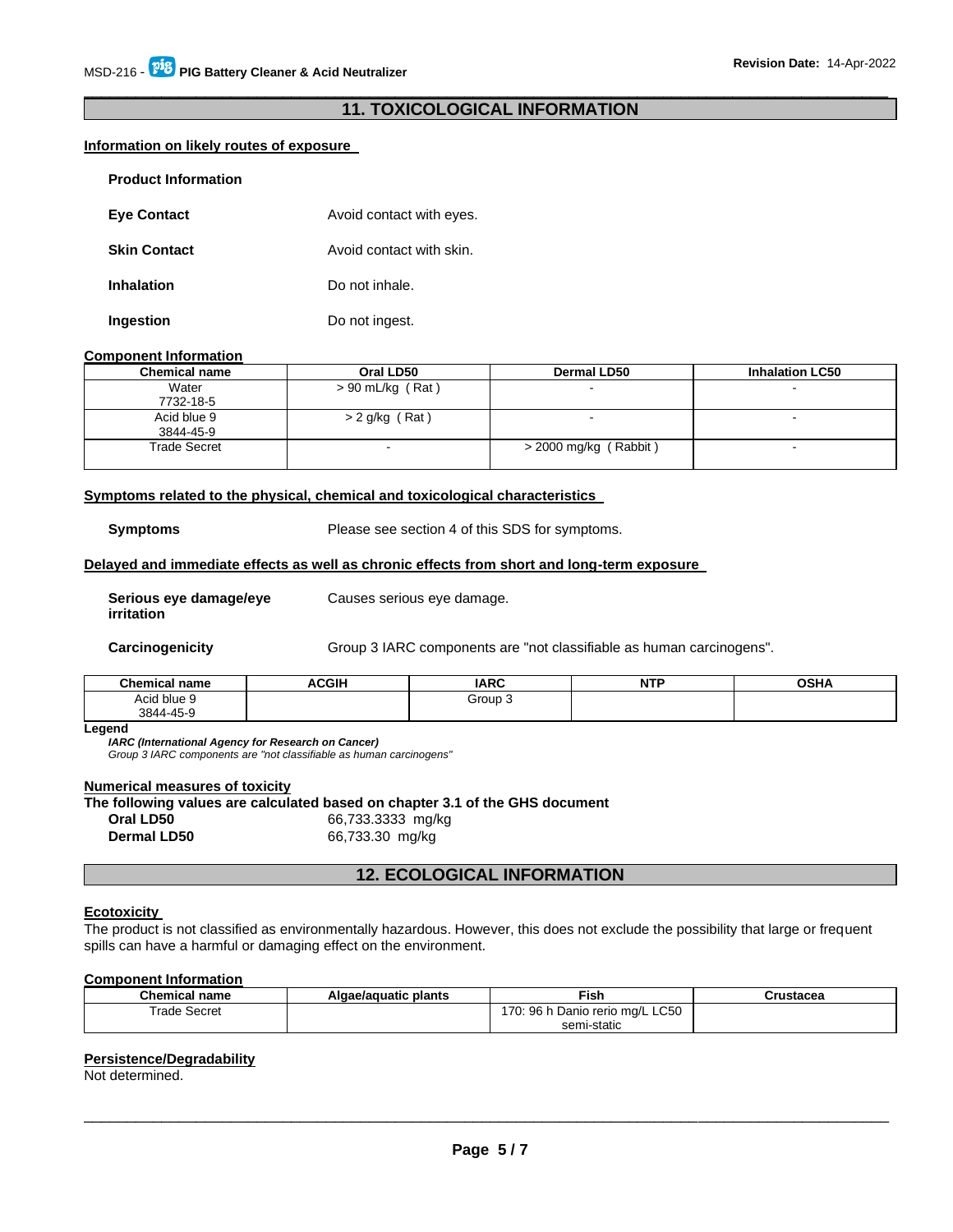#### **Bioaccumulation**

There is no data for this product.

# **Mobility**

| <b>Chemical name</b> | coefficient<br>Partition |
|----------------------|--------------------------|
| .<br>Acid blue 9     | $-0.5$                   |
| 3844-45-9            |                          |

\_\_\_\_\_\_\_\_\_\_\_\_\_\_\_\_\_\_\_\_\_\_\_\_\_\_\_\_\_\_\_\_\_\_\_\_\_\_\_\_\_\_\_\_\_\_\_\_\_\_\_\_\_\_\_\_\_\_\_\_\_\_\_\_\_\_\_\_\_\_\_\_\_\_\_\_\_\_\_\_\_\_\_\_\_\_\_\_\_\_\_\_\_

# **Other Adverse Effects**

Not determined

# **13. DISPOSAL CONSIDERATIONS**

| <b>Waste Treatment Methods</b> |                                                                                                                                |
|--------------------------------|--------------------------------------------------------------------------------------------------------------------------------|
| <b>Disposal of Wastes</b>      | Disposal should be in accordance with applicable regional, national and local laws and<br>regulations.                         |
| <b>Contaminated Packaging</b>  | Disposal should be in accordance with applicable regional, national and local laws and<br>regulations.                         |
|                                | <b>14. TRANSPORT INFORMATION</b>                                                                                               |
| <b>Note</b>                    | Please see current shipping paper for most up to date shipping information, including<br>exemptions and special circumstances. |
| <b>DOT</b>                     |                                                                                                                                |
| <b>UN/ID No</b>                | UN1950                                                                                                                         |
| <b>Proper Shipping Name</b>    | Aerosols                                                                                                                       |
| <b>Hazard class</b>            | 2.2                                                                                                                            |
| <b>IATA</b>                    |                                                                                                                                |
| <b>UN number</b>               | <b>UN1950</b>                                                                                                                  |
| <b>Proper Shipping Name</b>    | Aerosols, non-flammable                                                                                                        |
| Transport hazard class(es)     | 2.2                                                                                                                            |
| <b>IMDG</b>                    |                                                                                                                                |
| <b>UN number</b>               | UN1950                                                                                                                         |
| <b>Proper Shipping Name</b>    | Aerosols                                                                                                                       |
| Transport hazard class(es)     | 2.2                                                                                                                            |
|                                | <b>15. REGULATORY INFORMATION</b>                                                                                              |

# **International Inventories**

| <b>Chemical name</b> | <b>TSCA TSCA Inventory DSL/NDSL EINECS/ELI</b> |            | <b>ENCS</b> | <b>IECSC</b> | <b>KECL</b> | <b>PICCS</b> | <b>AICS</b> |
|----------------------|------------------------------------------------|------------|-------------|--------------|-------------|--------------|-------------|
|                      | <b>Status</b>                                  | <b>NCS</b> |             |              |             |              |             |
| Water                | <b>ACTIVE</b>                                  |            |             |              |             |              |             |
| Acid blue 9          | <b>ACTIVE</b>                                  |            |             |              |             |              |             |
| Trade Secret         | <b>ACTIVE</b>                                  |            |             |              |             |              |             |

#### **Legend:**

*TSCA - United States Toxic Substances Control Act Section 8(b) Inventory* 

*DSL/NDSL - Canadian Domestic Substances List/Non-Domestic Substances List* 

*EINECS/ELINCS - European Inventory of Existing Chemical Substances/European List of Notified Chemical Substances* 

*ENCS - Japan Existing and New Chemical Substances* 

*IECSC - China Inventory of Existing Chemical Substances* 

*KECL - Korean Existing and Evaluated Chemical Substances* 

*PICCS - Philippines Inventory of Chemicals and Chemical Substances*